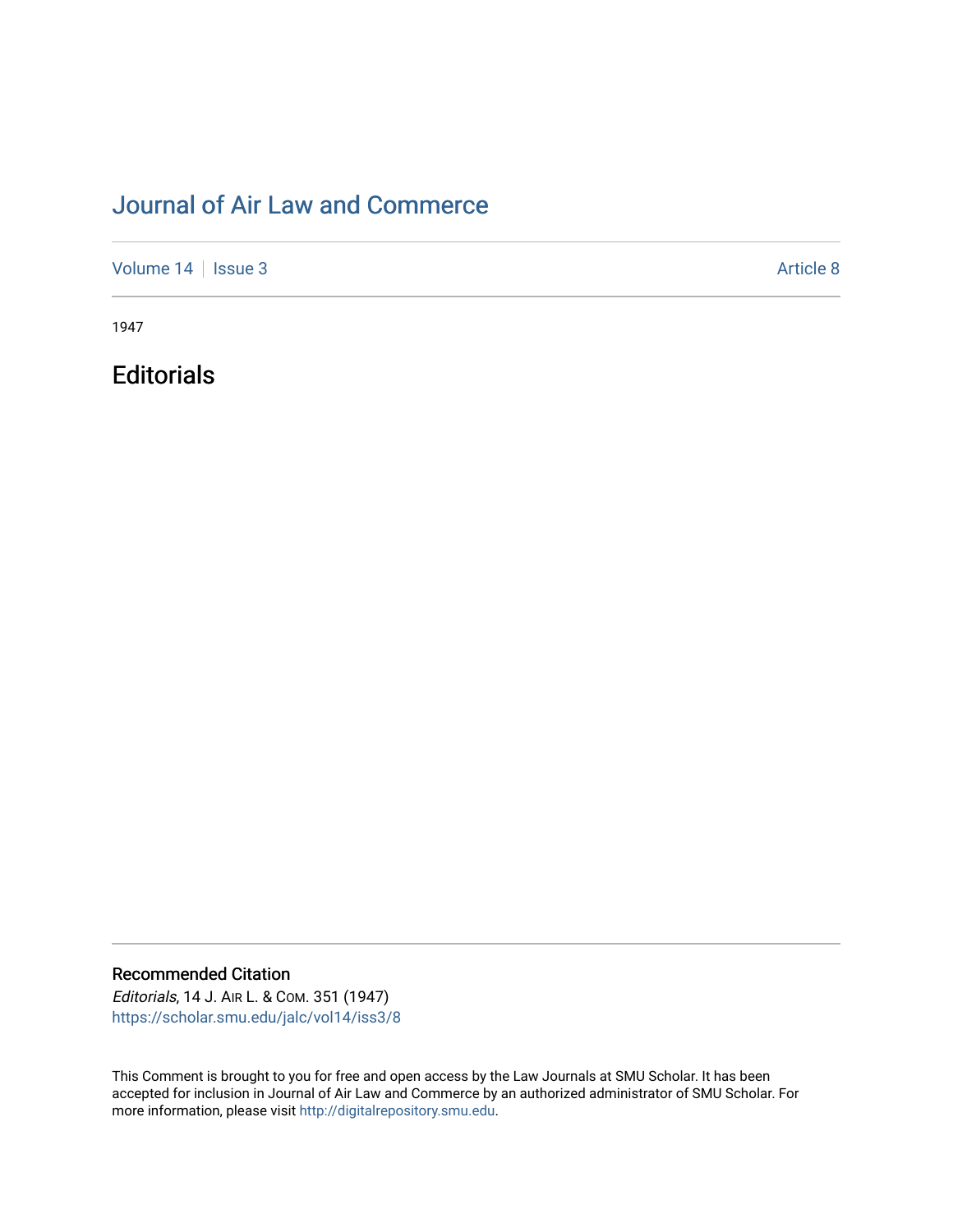# EDITORIALS

## THE FIRST AIR LAW **INSTITUTE SPONSORED BY THE AMERICAN BAR ASSOCIATION**

I am very glad to write an editorial foreword for the series of addresses on Aeronautical Law in this issue of the JOURNAL. This field belongs to the young lawyers of this country. They have participated in developing the air forces of our country, they are, alive to the problems of aviation,  $-$  they are the ones who will live with these problems and work out their solution.

The importance and complexity of these problems is shown **by** the addresses of these young men, with whom I include Senator McCarran, prepared for a joint meeting on April **25,** 1947, of the Committee on Aeronautical Law of the American Bar Association and the Milwaukee Bar Association under Mr. Ronold A. Drechsler, president.

The joint effort in holding this first Air Law Institute of the American Bar Association illustrates the great opportunity open to state and local bar associations in holding law institutes in cooperation with the American Bar Association. A meeting of this type was held at Washington, **D.** C., in cooperation with the Bar Association of the District of Columbia. Other meetings are projected for the next year. The Section of Corporation, Banking and Mercantile Law recently held a regional meeting at Timberline Lodge on Mount Hood, Oregon, in which representatives of the American Bar Association participated. The same section held a meeting at Chicago with the Chicago Bar Association. The plan has infinite possibilities and is offered for study to state and local associations in the formulation of their programs.

The impact of the Law of the Air on international law of the future is destined to be history-making. As ships sailed the seas, international law was developed. So too, as aircraft sailed the air, commercial air transportation develops, great basic problems of air commerce arise, great international problems arise. The profession has been brought up to date by the pamphlet on Current Status of Air Law prepared by the Aeronautical Law Committee. **I**

Great contributions to the private and international law of the air of the future are in the making. The American Bar Association, through such institutes, can perform its duty and prepare the lawyers of the country for the great opportunities before them. It is grateful to the **JOURNAL** OF **AIR** LAW **AND** COMMERCE of Northwestern University for the publication of the fine papers prepared for the first Air Law Institute sponsored by the American Bar Association. **<sup>2</sup>**

> CARL B. Rix President, American Bar Association

**<sup>1</sup>** See Spring issue, 14 **JOURNAL OF** AIR **LAW AND COMMERCE, 217** (1947). 2 Dee Spring issue, 14 JOURNAL OF AIR LAW AND COMMERCE, 217 (1947).<br><sup>2</sup> Due to limitations of space in this issue, the following papers prepared for

this Institute will be printed in the Autumn issue; *Federal Aviation Legislation,* **by** Emory T. Nunneley, General Counsel, Civil Aeronautics Board; *Legal Rules*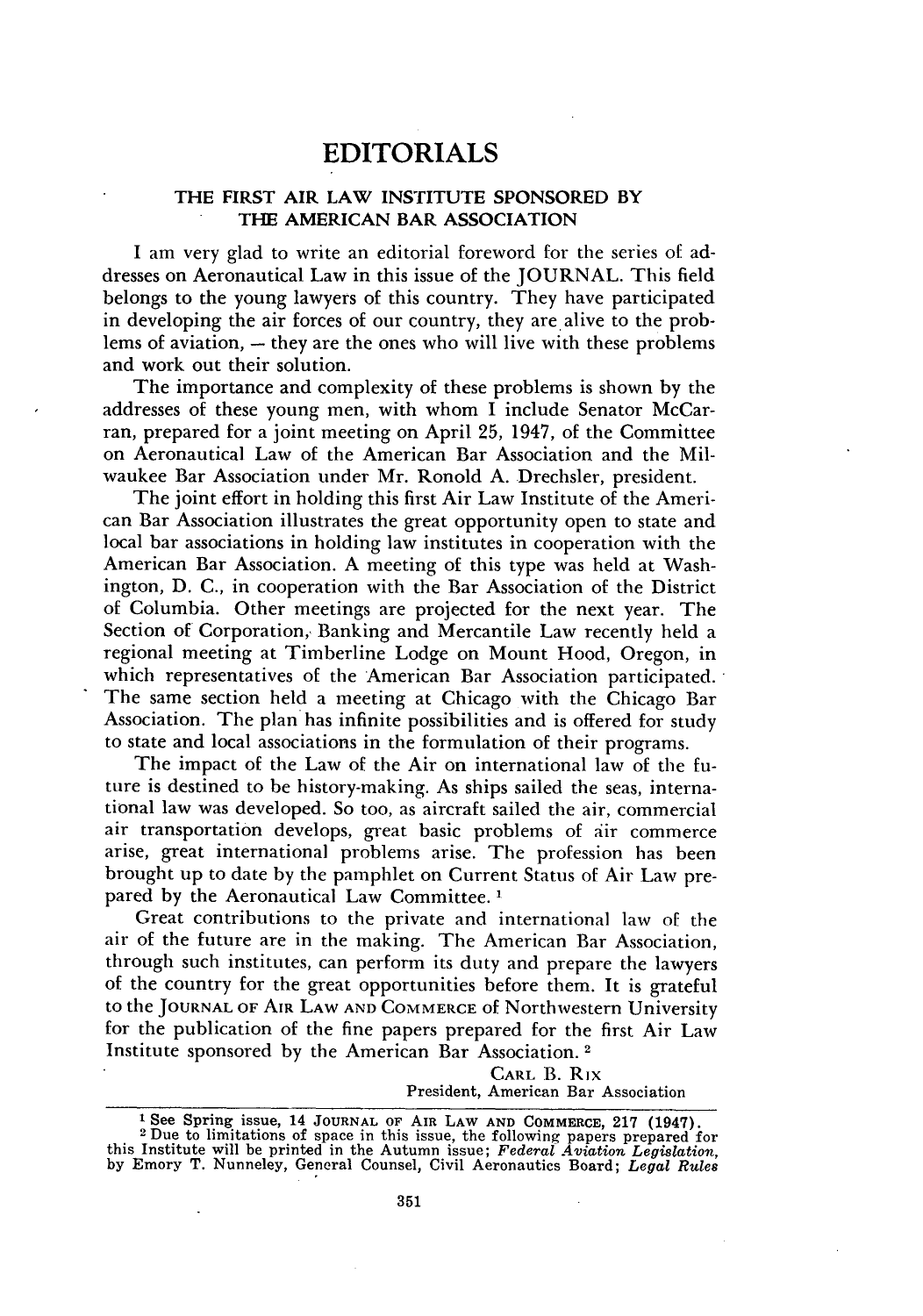### FRED **D.** FAGG, JR. **-** CONGRATULATIONS!

With the appointment of Fred **D.** Fagg, Jr. as President of the University of Southern California, Los Angeles, effective September 1, 1947, the **JOURNAL** OF AIR LAW **AND** COMMERCE loses the close association of its founder. The editors of the **JOURNAL** join with Northwestern University in extending best wishes to Dr. Fagg for every success in the opportunities that lie ahead of him in his new appointment.

In 1929 Dr. Fagg, then a Professor of Law at Northwestern, founded the Air Law Institute, along with Dean John H. Wigmore, and became the first editor of the **JOURNAL OF** AIR LAW, a position he held until appointed the Director of the Bureau of Air Commerce in March 1937. A year later Dr. Fagg returned to Northwestern as Dean of the School of Commerce, again associated himself with the **JOURNAL,** later becoming in June 1939, Vice-President and Dean of the Faculties at Northwestern University. In 1946 Dr. Fagg was instrumental in creating the Northwestern University Institute of Aeronautics and became its first Director. Under the auspices of that Institute, the **JOURNAL OF AIR** LAW **AND** COMMERCE was reactivated by the Schools of Law and Commerce and resumed publication of the present volume.

In World War I, Dr. Fagg was a pilot in the 92nd Aerial Squadron, A.E.F., and served overseas. In 1928-29 he was an exchange professor at the Institut für Luftrecht, in Königsberg, Germany. At Northwestern in the summer of 1930, Dr. Fagg conducted the first summer Air Law Institute (August 6-19) and first National Legislative Air Conference. At one time he served as a member of the Illinois Aeronautics Commission and as Secretary of the National Association of State Aviation Officials. In 1934-35 Dr. Fagg became Legal Counsel to the Federal Aviation Commission, and was appointed to the American section of CITEJA. In 1935 he acted as Legal Counsel to a Senate subcommittee on Aircraft Accident Investigation. The following year he was named a consulting expert to the Bureau of Air Commerce and assumed general supervision of the very comprehensive revision of the Civil Air Regulations which were issued in November, 1937, in the general form and scope, they have retained to date. **1** While Director of Air Commerce, Dr. Fagg served as Secretary to the Interdepartmental Committee on Civil Aviation Legislation that was largely responsible for formulating and drafting the Civil Aeronautics Act of 1938. In July of this year, he was elected to the Board of Directors and Executive Committee of the National Aeronautics Association.

In accepting the appointment to the University of Southern California, Dr. Fagg returns to familiar associations. In 1927-28, he was Assistant Dean, College of Commerce of that University. In his new

*for International Aviation, by Gerald Brophy, General Counsel for TWA and* formerly U.S. representative to PICAO; and *Aviation Accident Liabilities,* by

Edward C. Sweeney. **<sup>I</sup>**See, Wigmore, *Form and Scope of Civil Air Regulations,* **10 JOURNAL OF AIR LAW AND** COMMERCE, 1 (1939); Knotts, *Cooperative Planning of the Civil Air Regulations,* 10 **JOURNAL** OF **AIR** LAW **AND COMMERCE,** 30 **(1939).**